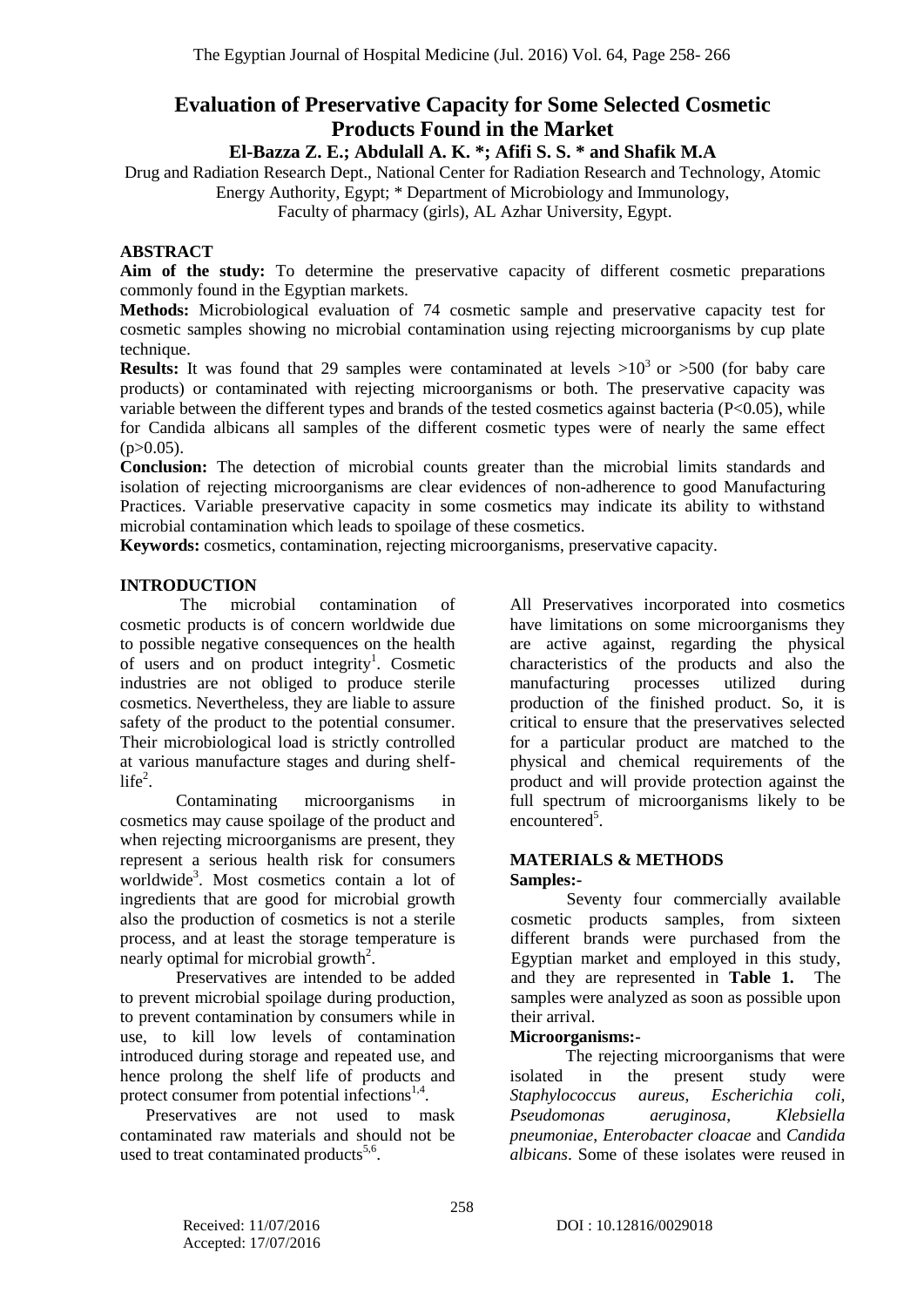the preservative capacity test. Bacteria were kept on tryptic soya agar slants and *C. albicans* was kept on Sabouraud's dextrose agar slant. All slants were kept at  $4 \, \text{C}^{\degree}$ .

## **Total bacterial and fungal counts:-**

The collected samples of cosmetic products were subjected for determination of the total bacterial and fungal counts. One ml of each sample was aseptically measured and serially diluted in the neutralizing solution<sup>7</sup>. For bacterial growth, 0.1 ml was spread on tryptic soya agar (Oxoid) and incubated at  $37^{\circ}$ C for 24-48hr. While for growth of fungi, 0.1 ml was spread on Sabouraud's dextrose agar (Oxoid) and incubated at  $28+2$ <sup>O</sup>C for 5-7days. The microbial counts was determined as colonyforming unit per I ml of sample (cfu/ml). Each sample was assayed in triplicate plates and the average values were calculated<sup>8</sup>.

## **Identification of microbial contaminants:-**

Pure cultures of isolated bacteria were preliminarily identified by Gram stain and colonial morphology of growth characteristics on selective, non-selective and differential culture media<sup>7,8</sup>. Further identification was carried by **MicroScan ® MIC/Combo Panels (***Siemens Healthcare Diagnostics Inc., UK).*  Corn Meal Agar (Oxoid) and light microscope were used for the detection of chlamydospore formation of Candida species<sup>9</sup>.

#### **Determination of Preservative Capacity by cup-plate technique:**

The cosmetic samples that were found to be free from microbial contamination were subjected to preservative capacity testing against the selected *Staphylococcus aureus, P. aeruginosa, E. coli, K. pneumoniae, E. cloacae and C. albicans*. The preservative capacity test was done on Mueller Hinton agar and Sabaraud's dextrose agar plates for bacteria and *Candida albicans*, respectively. Aliquots of 0.1mL containing  $1x\overline{10}^6$  cfu/mL of each microorganism were separately inoculated onto the agar plates and left for 15 minutes before being cup plated with 0.4 mL of each of the hair gel and hair cream samples. While for wet wipes, 6 mm disc of each sample was placed on the inoculated agar plate surface. Observation and determination of the zones of inhibition (ZI) were preceded with an aerobic overnight incubation at 37C<sup>°</sup> for bacteria and *C. albicans*. After incubation, zones of inhibition (ZI) were measured in millimeter. Each Sample was tested

in triplicate and the average values for the zones of inhibition were calculated $10, 11$ .

## **Statistical methods:-**

The data were analyzed by Statistical Package for the Social Sciences (SPSS) for Windows version 15.0. Student t-test and ANOVA-test (F-test) were used for comparison between types for data presented by mean ± SD. Level of significance: P-value>0.05 is not statistically significant. P-value<0.05 is statistically significant.

## **RESULTS**

Forty three samples out of 74 examined cosmetic samples were found to be generally contaminated with microorganisms, but 29 samples out of the 43 contaminated samples were contaminated either to levels  $>10^3$  or  $>500$ (for baby care products) or contaminated with rejecting microorganisms or both. Results reveal that out of the 25 hair gel samples representing 5 brands, 13 samples were contaminated with bacteria and 2 samples were found to be contaminated with fungi. Out of 25 hair cream samples representing 5 brands, 18 samples were contaminated with bacteria and no samples were contaminated with fungi. While, out of 24 wet wipes samples representing 8 brands, 12 samples were contaminated with bacteria, and 2 samples were contaminated with fungi. The incidences and level of microbial contamination are present in **Table 2**.

Out of the 29 contaminated samples, nine samples were found to be contaminated with rejecting microorganisms. Four isolates of *S. aureus* were isolated from two hair gel samples and two wet wipes samples. Three isolates of *P. aeruginosa* were isolated from one hair gel sample and two hair cream samples. Three isolates of *E. coli* were isolated from two hair cream samples and one wet wipes sample. Two isolates of *K. pneumoniae* were isolated from one hair cream sample and one wet wipes sample. One isolate of *E. cloacae* was isolated from one hair gel sample, while three isolates of *C. albicans* were isolated from two hair gel samples and one wet wipes sample, some samples were contaminated with more than one rejecting microorganisms.

The 31 uncontaminated samples were tested for their preservative capacity against some isolates from the pre-isolated rejecting microorganisms as illustrated in **Tables 3, 4 and 5.**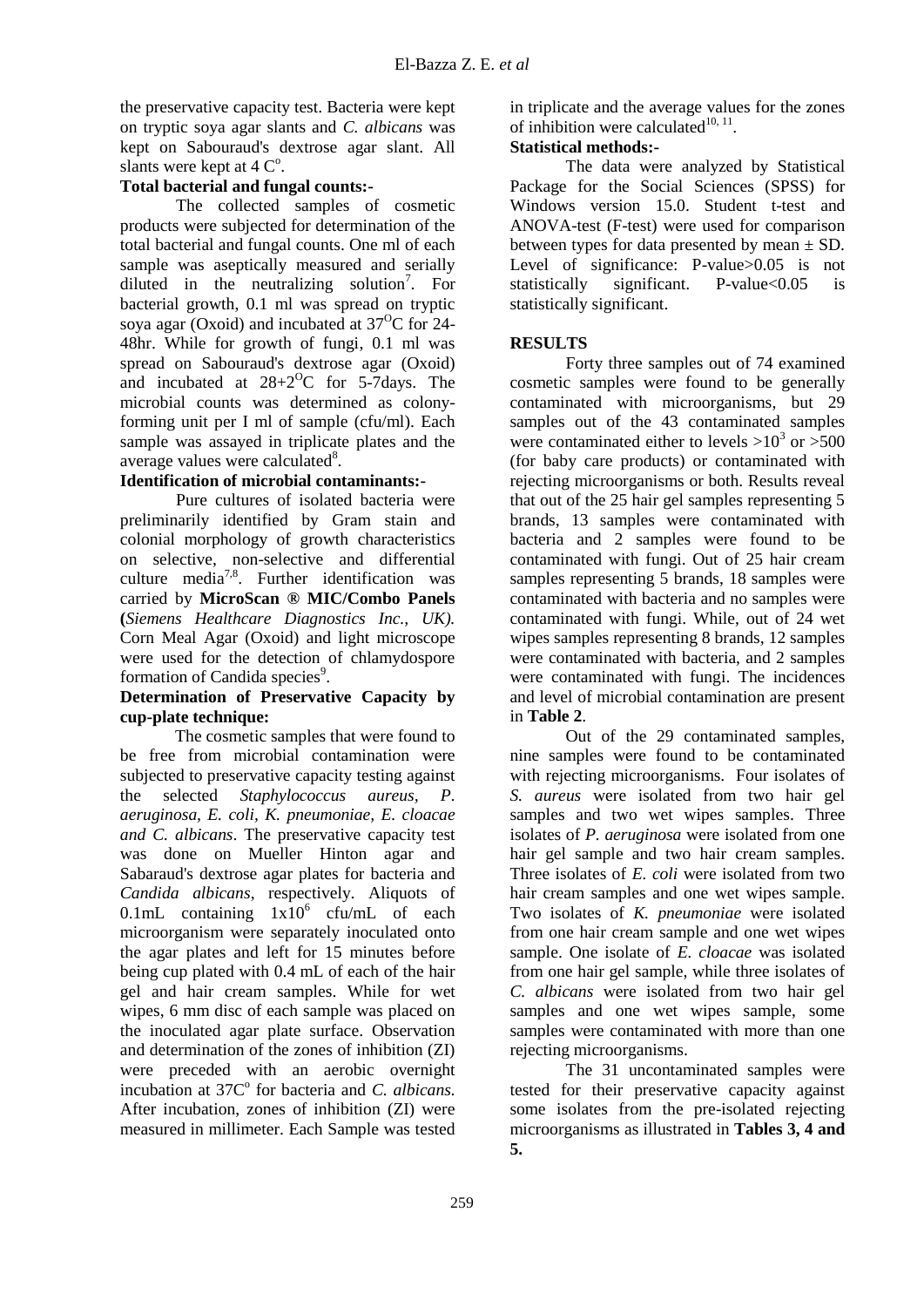**Table 3,** show that the hair gel samples (No. 1, 2, 3, 4, and 5, of brand G-A) were capable of inhibiting most of the testing microorganisms, giving zones of inhibition ranging from 10mm to 40mm. They gave high effect against *K. pneumoniae* as the zone of inhibition range from 29mm to 40mm. But the samples (No. 6, 7, 8, 9 and 10 of brand G-B), had weak effect on the microorganisms giving zones of inhibition ranging from 7.5mm to 16mm. While, sample No. 9 had no effect against *S. aureus, P. aeruginosa* and *E. coli* and sample No. 10 had no effect against *E. coli* and *E. cloacae*. The samples (No. 24 and 25 of brand G-E), were not able to inhibit any of the bacteria but they inhibited *C albicans* weakly giving zones of inhibition of 11.5 mm and 9 mm.

As illustrated in **Table 4.** the hair cream samples (No. 42 and 45 of brand C-G) had weak inhibitory effect against*, K. pneumoniae,* and *E. cloacae*, giving zones of inhibition of 10mm and 14.5mm, while they had no effect toward the other microorganisms. For the samples (No. 46, 47, 48, 49 and 50 of brand C-P), the results show that there were different degrees of inhibition against all the testing microorganisms giving zones of inhibition ranging from 8mm to 15mm.

The wet wipes samples capacity showed in **Table 5.** revealed that the samples (No. 53 of brand W-H and No. 62 of brand W-K) were effective against *K. pneumoniae* and *E. cloacae* giving weak inhibitory effect of 10mm and 12mm and they were not effective against the other testing microorganisms. But, the sample (No. 65 of brand W-L) was able to inhibit all the microorganisms giving varying zones of inhibition ranging from 10mm to 16mm*.* 

The samples (No. 66, 67 and 68 of brand W-M) were not effective against *P. aeruginosa* and *E. cloacae,* but were effective against the other microorganisms giving varying zones of inhibition ranging from 10mm to 20mm*.* The samples (No. 69, 70 and 71 of brand W-N) were able to inhibit all the microorganisms giving zones of inhibition ranging from 12mm to 20mm*.* Also the samples (No. 72, 73 and 74 of brand W-O) were effective against most of the microorganisms giving zones of inhibition ranging from 10mm to 15mm, but they were not effective against *P. aeruginosa*.

The statistical analysis comparison between the preservative capacities of the different types of cosmetics against the testing rejecting microorganisms is illustrated in **Table** 

**6.** The data showed that the preservative capacity differed between the different tested cosmetic products and the different microorganisms.

# **DISCUSSION**

Hair gel, hair cream and wet wipe products, are cosmetic products that have great role in recovery and maintains of hair and skin health. Batch numbers differentiate and regulate the quality control and recalling processes, this makes the importance of batch number for consumers as well as manufacturers $^{12}$ .

In this study, ten brands were found to be contaminated with microorganisms. Three of them (G,I and L) have no batch number and the other seven  $(C, D, E, F, J, H, and K)$  have no batch number which make their recalling so difficult.

In the present study, the results revealed that 58% of examined samples were contaminated with bacteria and 5% were contaminated with fungi at different levels. for hair gel type samples, 10 samples were contaminated with bacteria at levels more than 10<sup>3</sup> cfu/ml, for hair cream samples, 10 samples were contaminated with bacteria at levels more than  $10^3$ cfu/ml, For wet wipes samples, 9 samples were contaminated with bacteria at levels more than  $10^3$ cfu/ml, while the contamination with fungi at level more than  $10<sup>3</sup>$ cfu/ml was found in one samples.

In other studies, Hugbo *et al*. found that 90% of examined cosmetic cream products were contaminated with bacteria at levels more than  $10^2$  and  $10^3$  cfu/ml and 70% were contaminated with moulds at less level than bacteria.<sup>13</sup> Behravan *et al.* evaluated 24 cosmetic samples and found that 67% of samples were contaminated with G-ve as well as G+ve bacteria at levels ranging from less than  $10^2$  to more than  $10^3$  cfu/ml<sup>3</sup>.

Onurdag *et al.* investigated 73 cosmetic samples and found that 12% of examined cosmetic samples were contaminated at varying levels<sup>4</sup>. Mwambete and Simon found 70% of cosmetic products investigated yielded bacterial contaminants, while 40% yielded fungal contaminants at levels more than  $10^3$  cfu/ml<sup>10</sup>. El-Bazza *et al.* evaluated the microbial count in 50 cosmetic cream samples; he found that 46% of samples were contaminated, where 40% were contaminated with bacteria 38% of samples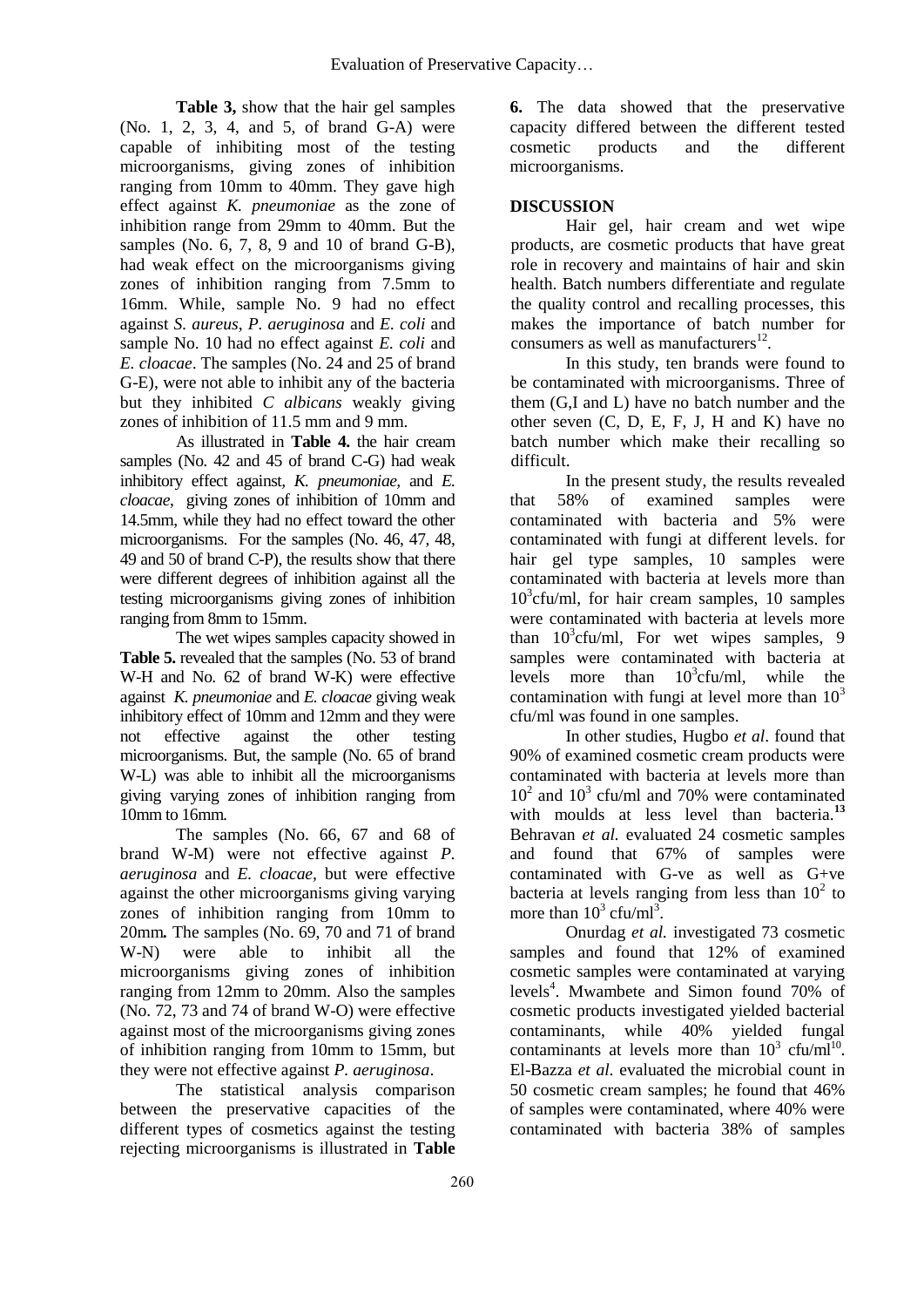were contaminated with fungi in the levels more than  $10^3$  cfu/ml<sup>14</sup>.

The results of detection of rejecting microorganisms using selective and nonselective media showed that, four isolates of *S. aureus,*  three isolates of *P. aeruginosa*, three isolates of *E. coli*, one isolate of *E. cloacae*, two isolates of *K. pneumoniae* and three isolates of *C. albicans* were isolated from 9 samples (12%) of evaluated cosmetic samples.

In consistence with the present study, Hugbo *et al.* isolated *S. aureus* from contaminated samples<sup>13</sup> and Behravan *et al.* isolated the same bacteria together with *E. coli* from contaminated samples<sup>3</sup>, also Onurdag et al. isolated *Candida* spp., *S. aureus* and *E. coli<sup>4</sup>*, as well as Mwambete and Simon and Tan *et al.* isolated *S. aureus, P.*   $aeruginosa$  and  $E.$   $coli$   $^{10,15}.$ 

Sutton and Jimenez found in an analysis conducted on 642 microbiologically-related recalls over the years 2004-2011. The majority of the recalls came from personal care products due to contamination with rejecting microorganisms (*P. aeruginosa, E. cloacae, E. coli, S. aureus* and *Salmonella spp*.) as the most prevalent reason for recalls<sup>16</sup>.

The microbial evaluation of cosmetic samples was done in presence of neutralizing solution for preservatives to avoid false negative results<sup>8</sup>. The microbial limits values of finished cosmetic products in the United States pharmacopeia and in the British pharmacopeia, are set according to the products category, which are; category 1 (eye area products and baby care products) and category 2 (non-eye area products). Microbial counts below 500 cfu/g or ml for category (1) and below 1000 cfu/g or ml for category (2) absence of rejecting microorganisms (*P. aeruginosa, S. aureus, and C. albicans*) are accepted for both categories<sup>17,18</sup>. Detmer *et al.* in the environmental project No. 1336 following to the Danish Ministry of the Environment added to the previous limits that it is generally acknowledged that neither the occurrence of *E. coli* nor other members of *Enterobacteriaceae* are acceptable in cosmetic  $p$ roducts $^{19}$ .

The presented data revealed that some cosmetic samples obeyed the accepted microbial limits and other samples did not obey it from the different examined cosmetic types.

The detection of microbial counts greater than the microbial limits standards and isolation of pathogenic microorganisms in finished products are clear evidences of nonadherence to good Manufacturing Practices guidelines, because microbial contaminants have been introduced into the products during manufacturing or packaging process $^{10, 20}$ .

The zone of inhibition test is a good method for testing cosmetic products preservative capacity<sup>10</sup>. For testing the preservative efficacy, it is recommended to add strains isolated from the environment, water, or contaminated products. These strains live in the vicinity of or even inside the product, are well adapted to adverse conditions, and are often resistant to preservatives or even disinfectants<sup>8,19</sup>. So in the present study, from the isolated objectionable microorganisms, selected strains were used in the preservative capacity test.

The 31 samples free from microbial contamination representing three gel brands, two hair cream brands and six wet wipes brands were tested for their preservative capacity. The results showed that the preservative capacity of the different cosmetic types as well as brands was variable against each microorganism.

The preservative capacity between brand G-A and brand G-B against *S. aureus, P. aeruginosa, E.coli, K. pneumoniae,* and *E. cloacae* were statistically different and higher for brand G-A ( $p<0.05$ ). On contrary, against *C*. *albicans,* when comparing the brand G-A, brand G-B and brand G-E, they nearly had the same capacity range and no statistical difference  $(p>0.05)$ .

On comparing the preservative capacity between brand C-G and brand C-P, there was only observed capacity for brand C-P against *S. aureus, P. aeruginosa, E. coli* and *C. albicans*. On contrary, against *K. pneumoniae, and E. cloacae* when comparing the brand C-P and brand C-G, they had nearly the same capacity range and no statistical difference (p $>0.05$ ).

When comparing the preservative capacity between brands W-L, W-M, W-N and W-O against *S. aureus and E. coli,* the statistical difference was insignificant (p>0.05). On contrary, against *P. aeruginosa, K. pneumoniae, E. cloacae* and *C. albicans* when comparing the different brands, they were statistically different and the highest capacity was for brand W-N  $(p<0.05)$ .

Some ingredients that are usually incorporated into cosmetics tend to reduce the efficiency of preservatives or presence of agents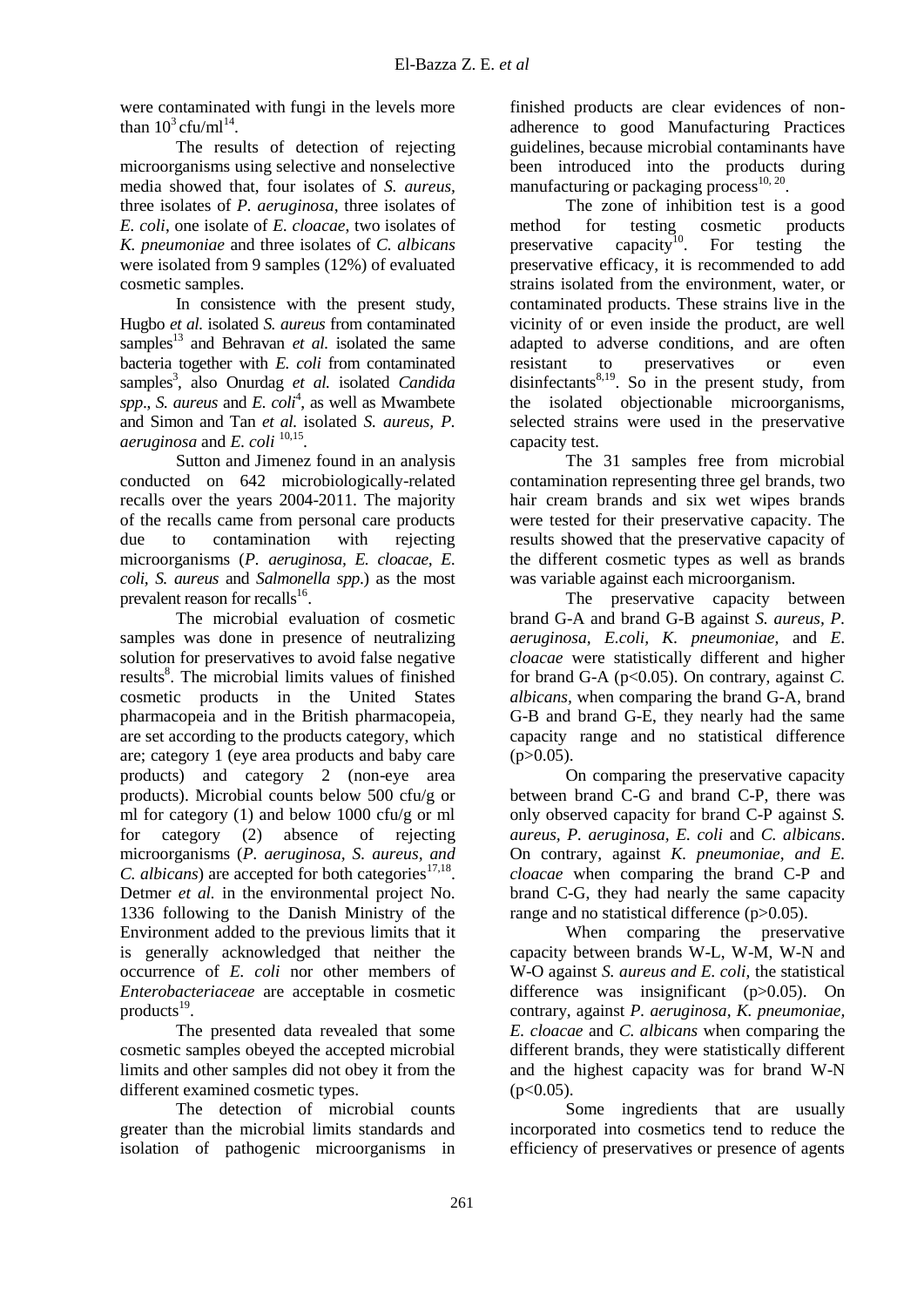that create a favorable environment for microbial growth. Probably this may explain the observed variability of the cosmetic preservative capacity $^{10}$ .

In this study, when statistically comparing the three different types of personal care products, it was observed that hair gel, hair cream and wet wipes have nearly the same preservatives capacity range against *S. aureus* (p>0.05). But against *K. pneumoniae* and *E. cloacae,* the highest capacity was for hair gel type (p<0.05). While, against *P*. *aeurginosa* and *C. albicans,* wet wipes type had the highest preservative capacity range  $(p<0.05)$ . on the other hand, against *E. coli,* the wet wipes have the highest preservative capacity  $(p<0.05)$ . So, the preservative capacity of the tested cosmetic products differs between the different testing microorganisms.

In consistence with the present study, Mwambete and Simon examined ten samples each representing a brand of different cosmetic type for their preservative capacity. They found that preservatives capacity was variable, where the ten brands showed good preservation capacity against *S. aureus, P. aeruginosa, Escherichia coli and C. albicans*. Five cosmetic samples were capable of inhibiting growth of all the testing microorganisms while the other 5 cosmetic samples proved to be ineffective against *C. albicans*. One cosmetic sample, exhibited potent antimicrobial activity against *E. coli*, and the samples were observed to be of equal efficacy $^{10}$ .

On the other hand, David *et al.* found that preservatives capacity was variable, where they examined 10 samples each representing a brand of wet wipes for their antibacterial capacity, the study showed that in all the brands of wipes examined, and one sample was the most potent in inhibiting all the testing bacteria. One other sample was most effective against *S. aureus* with the widest zone*.* Two samples inhibited all the test bacteria except *E.coli* and *P. aeruginosa*. Other four samples were each effective against three of the test bacteria. In contrast, all the organisms grew in the presence of three samples and were therefore considered resistant to the products indicating lack of activity of the wipes preservation $11$ .

The low antimicrobial capacity of some cosmetics and difference in capacity between the different types of personal care products can be due to the interaction with the product's ingredients, partition of the active antimicrobial agents into insoluble phases of the cosmetic. Previous research has shown that creams, which are widely used in cosmetics, are occasionally prone to microbial contamination as a result of the preservatives partitioning into oily phase of the cream, while contaminants flourish in the aqueous phase now deprived of preservatives $^{10,21}$ .

# **CONCLUSION:**

The real problem was not only the heavy contamination on the examined samples but also, the contamination with pathogens, which played a great role in spoilage of cosmetics and changing its nature. The preservation capacity was variable between the different brands as well as between the different cosmetic types against bacteria. For *C. albicans* all cosmetic samples as well as the cosmetic types were of nearly the same effect, although some brands did not have any capacity against bacteria and /or *C. albicans.* Restricted control is recommended to reduce the marketing of microbial contaminated and rued preserved cosmetic products which may have series health risks to consumers.

#### **REFERENCES**

**1. Abu Shaqra QM, Al-Momani W, Al-Groom RM(2014):** Susceptibility of Some Bacterial Contaminants Recovered from Commercial Cosmetics in Jordan to Preservatives and Antibiotics. Trop J Pharm Res., 13: 255

**2. Budecka A, Kunicka-Styczyńska A(2014):** Microbiological contaminants in cosmetics – isolation and characterization. Biotechnol Food Sci ., 78:15-23

**3. Behravan J, Bazzaz BSF, Malaekeh P(2005):** Survey of Bacteriological Contamination of Cosmetic Creams in Iran (2000). Inter. J. Dermatology, 44: 482-485.

**4. Onurdag Fk, Ozgen S, Abbasoglu D(2010):** Microbiological Investigation of Used Cosmetic Samples. Hacettepe University, J. of the Faculty of Pharm., 30**:**1-16.

**5. Roden K(2010):** Preservatives in Personal Care Products. Biocides in the Health Industry. Official Journal of the Australian Society for Microbiology Inc., 31: 195-197.

**6. Gad GF, Aly RAI, Ashour MSE(2011):** Microbial Evaluation of Some Non-Sterile Pharmaceutical Preparations Commonly Used in the Egyptian Market. Trop. J. Pharm. Res.,10:437-445.

**7. Muhammed HJ(2011):** Bacterial and Fungal Contamination in Three Brands of Cosmetics Marketed in In Iraq. Iraq J. Pharm. Sci., 20:38-42.

**8. Paye M, Barel AO, Miabach HI(2001):** Handbook of Cosmetic Science and Technology.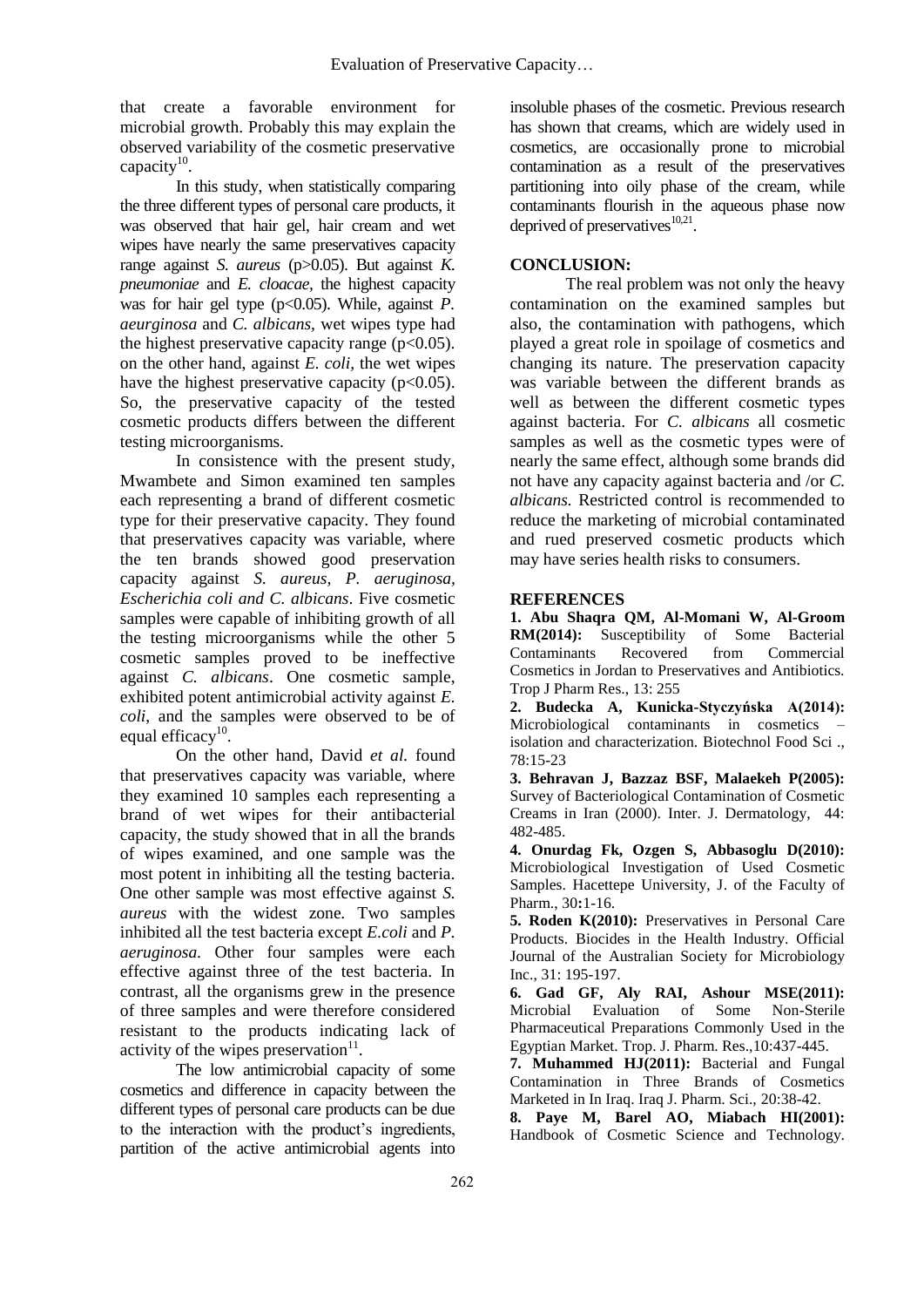2<sup>nd</sup>Ed, ch.64, p.784-785. Marcel Deker, Inc. New York. Basel.

**9. Larone DH(1995):** Medically Important Fungi, A Guide to Identification.  $3<sup>rd</sup>$  ed. American Society for Microbiology Press, Washington, D.C.

**10. Mwambete KD, Simon A(2010):** Microbiological Quality and Preservative Capacity of Commonly Available Cosmetics in Dur Elsalam; Tanzania. East and Central African Journal of Pharmaceutical Sciences ., 13**:**3-11.

**11. David OM, Ayeni D, Fakayode IB, Famurewa O(2013):** Evaluation of Antibacterial Properties of Various Hand Sanitizers Wipes Used for Cosmetic and Hand Hygiene Purposes in Nigeria. Microbiology Research International**,** 1: 22-26.

**12. Food and Drug Administration "FDA"(2014):** Current Manufacturing Practice in manufacturing, Processing, Packing or Holding of drugs,. Code of Federal Regulatios, 4[. http://www.accessdata.fda.gov.](http://www.accessdata.fda.gov/)

**13. Hugbo PG, Onyekweli AO, Igwe I(2003):** Microbial Contamination and Preservative Capacity of Some Brands of Cosmetic Creams. Trop. J. Pharm. Res., 2: 229-234.

**14. El-Bazza ZE, Toama MA, Taher HA(2011):** Study of the Microbial Contamination of Cosmetic Creams before and after Use. Biohealth Science Bulletin, 3:37-43.

**15. Tan ASB, Tüysüz M, Ötük G(2013):** Investigation of preservative efficacy and microbiological content of some cosmetics found on the market. Pak. J. Pharm. Sci .,26:153-157.

**16. Sutton S, Jimenez L(2012):** A Review of Reported Recalls Involving Microbiological Control 2004-2011 with Emphasis on FDA Considerations of "Objectionable Organisms". American Pharmaceutical Review, 15:42-57.

**17. United States Pharmacopeia "USP".** Microbial Limits Testing. United States Pharmacopeial 26 Convention.Ch 61. 2003.

**18. British Pharmacopeia "BP"(2012):** Microbiological quality of non-sterile pharmaceutical products. AppendixXVID. The pharm Press, London.

**19. Detmer A, JΦrgensen C, Nylén D( 2010):** A Guidance Document on Microbiological Control of Cosmetic Products. Environmental Project No. 1336- 2010 MiljΦprojekt. Danish Ministry of the Environment.

**20. Dayon N, Kromidas L(2006):** Formulating, packaging and marketing of Natural Cosmetic Products. Informa Healthcare ,31:69-72.

**21. European Cosmetic Toiletry and Perfumery Association "COLIPA"(1994):** Cosmetic Good Manufacturing Practices. Brussel, Belgium.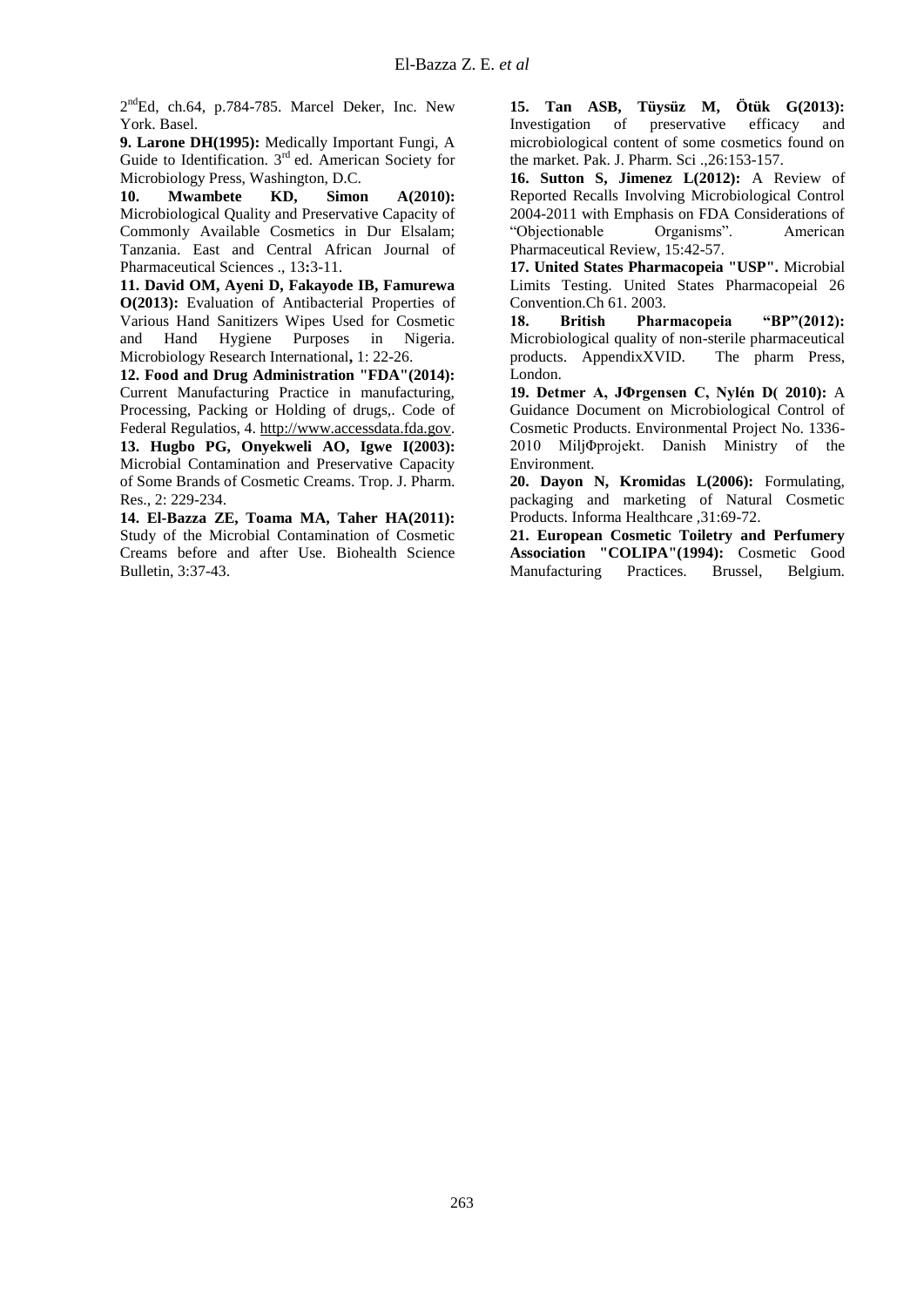# Evaluation of Preservative Capacity…

| No. of<br>cosmetic<br><b>Samples</b> | <b>Types of</b><br>cosmetic        | <b>Cosmetic Brands</b>  | <b>Baby Care</b><br><b>Brands</b> | <b>Brands with</b><br>Batch No. | <b>Expire date</b> |  |  |  |
|--------------------------------------|------------------------------------|-------------------------|-----------------------------------|---------------------------------|--------------------|--|--|--|
| 25                                   | Hair Gel (G)                       | A, B, C, D & E          | ۰                                 | A,B                             | $^{\mathrm{+}}$    |  |  |  |
| 25                                   | Hair Cream (C)                     | C, F, D, G & P          | ۰                                 | G                               | $\pm$              |  |  |  |
| 24                                   | Wet Wipes $(W)$                    | H, I, J, K, L, M, N & O | J, M & N                          | I, L, M & N                     |                    |  |  |  |
|                                      | No= number, $+$ = present on label |                         |                                   |                                 |                    |  |  |  |

*Table 1: cosmetic samples used in the present study*

# *Table 2: Level of microbial contamination of the tested cosmetic samples.*

| <b>Type</b>          | <b>Brand</b> | No. of          | No. of                                                                |                                                  | No. of contaminated                                 |                              | No. of contaminated                                          | <b>Presence</b>          |
|----------------------|--------------|-----------------|-----------------------------------------------------------------------|--------------------------------------------------|-----------------------------------------------------|------------------------------|--------------------------------------------------------------|--------------------------|
|                      | code         | <b>Examined</b> | <b>Contaminated</b>                                                   |                                                  | S. with Bacteria                                    |                              | S. with Fungi                                                | of rejecting             |
|                      |              | S.              | S.                                                                    | $\langle 10^3 \text{ or } \langle 500 \rangle^*$ | $>10^3$ or $>500^*$                                 |                              | $\langle 10^3 \text{ or } 500^*   > 10^3 \text{ or } >500^*$ | <b>M.O.</b>              |
| Hair<br>Gel          | $G-A$        | 5               | $\overline{0}$                                                        |                                                  | $\overline{\phantom{0}}$                            |                              |                                                              |                          |
|                      | $G-B$        | 5               | $\overline{0}$                                                        |                                                  |                                                     |                              |                                                              | $\overline{\phantom{a}}$ |
|                      | $G-C$        | 5               | 5                                                                     | $\overline{2}$                                   | 3                                                   |                              | $\overline{\phantom{0}}$                                     | $^{+}$                   |
|                      | $G-D$        | 5               | 5                                                                     |                                                  | $\overline{\mathcal{L}}$                            |                              | $\overline{\phantom{0}}$                                     | $^{+}$                   |
|                      | $G-E$        | 5               | 3                                                                     |                                                  | 3                                                   | $\blacksquare$               | $\qquad \qquad -$                                            | $\overline{\phantom{a}}$ |
| <b>Total</b>         | 5            | 25              | 13                                                                    | 3                                                | 10                                                  | $\overline{2}$               |                                                              | $\overline{\phantom{a}}$ |
|                      | $C-C$        | 5               | 5                                                                     | 3                                                | $\overline{c}$                                      | $\qquad \qquad \blacksquare$ |                                                              | $^{+}$                   |
| Hair<br><b>Cream</b> | $C-F$        | 5               | 5                                                                     | $\overline{2}$                                   | $\overline{3}$                                      | $\overline{\phantom{0}}$     |                                                              |                          |
|                      | $C-D$        | 5               | 5                                                                     |                                                  | $\overline{5}$                                      | $\blacksquare$               | ٠                                                            | $^{+}$                   |
|                      | $C-G$        | $\overline{5}$  | 3                                                                     | 3                                                | $\overline{\phantom{0}}$                            | $\overline{\phantom{0}}$     | ٠                                                            | $\overline{a}$           |
|                      | $C-P$        | $\overline{5}$  | $\overline{0}$                                                        |                                                  | $\overline{\phantom{a}}$                            | $\overline{a}$               | ٠                                                            | $\overline{\phantom{a}}$ |
| <b>Total</b>         | 5            | 25              | 18                                                                    | 8                                                | 10                                                  | $\overline{\phantom{0}}$     | $\overline{\phantom{0}}$                                     | $\overline{\phantom{a}}$ |
|                      | W-H          | 3               | $\overline{2}$                                                        |                                                  |                                                     |                              |                                                              |                          |
|                      | W-I          | 3               | 3                                                                     |                                                  | 3                                                   |                              |                                                              | $\overline{\phantom{a}}$ |
|                      | $W-J$ **     | 3               | 3                                                                     |                                                  | 3                                                   |                              | 1                                                            | $^{+}$                   |
| Wet                  | $W-K$        | 3               | $\overline{2}$                                                        |                                                  | $\overline{2}$                                      | $\overline{\phantom{0}}$     | $\overline{a}$                                               | $\overline{\phantom{a}}$ |
| wipes                | W-L          | 3               | $\overline{2}$                                                        | $\overline{2}$                                   | $\overline{\phantom{0}}$                            | $\overline{\phantom{0}}$     | ٠                                                            | $\overline{\phantom{a}}$ |
|                      | $W-M**$      | 3               | $\overline{0}$                                                        |                                                  | $\qquad \qquad \blacksquare$                        |                              | ٠                                                            | $\overline{\phantom{a}}$ |
|                      | $W-N$ **     | 3               | $\overline{0}$                                                        | ۰                                                | $\qquad \qquad \blacksquare$                        | $\overline{\phantom{0}}$     | -                                                            | $\overline{a}$           |
|                      | W-O          | 3               | $\theta$                                                              |                                                  |                                                     |                              | $\overline{\phantom{0}}$                                     | $\overline{\phantom{a}}$ |
| <b>Total</b>         | 8            | 24              | 12                                                                    | 3                                                | 9                                                   |                              | 1                                                            | $\overline{\phantom{a}}$ |
|                      |              |                 | No.=Number, S.= Samples, M.O.= microorganisms, **=Baby care products, |                                                  |                                                     |                              |                                                              |                          |
|                      |              |                 |                                                                       |                                                  | *= standard microbial limit for Baby care products. |                              |                                                              |                          |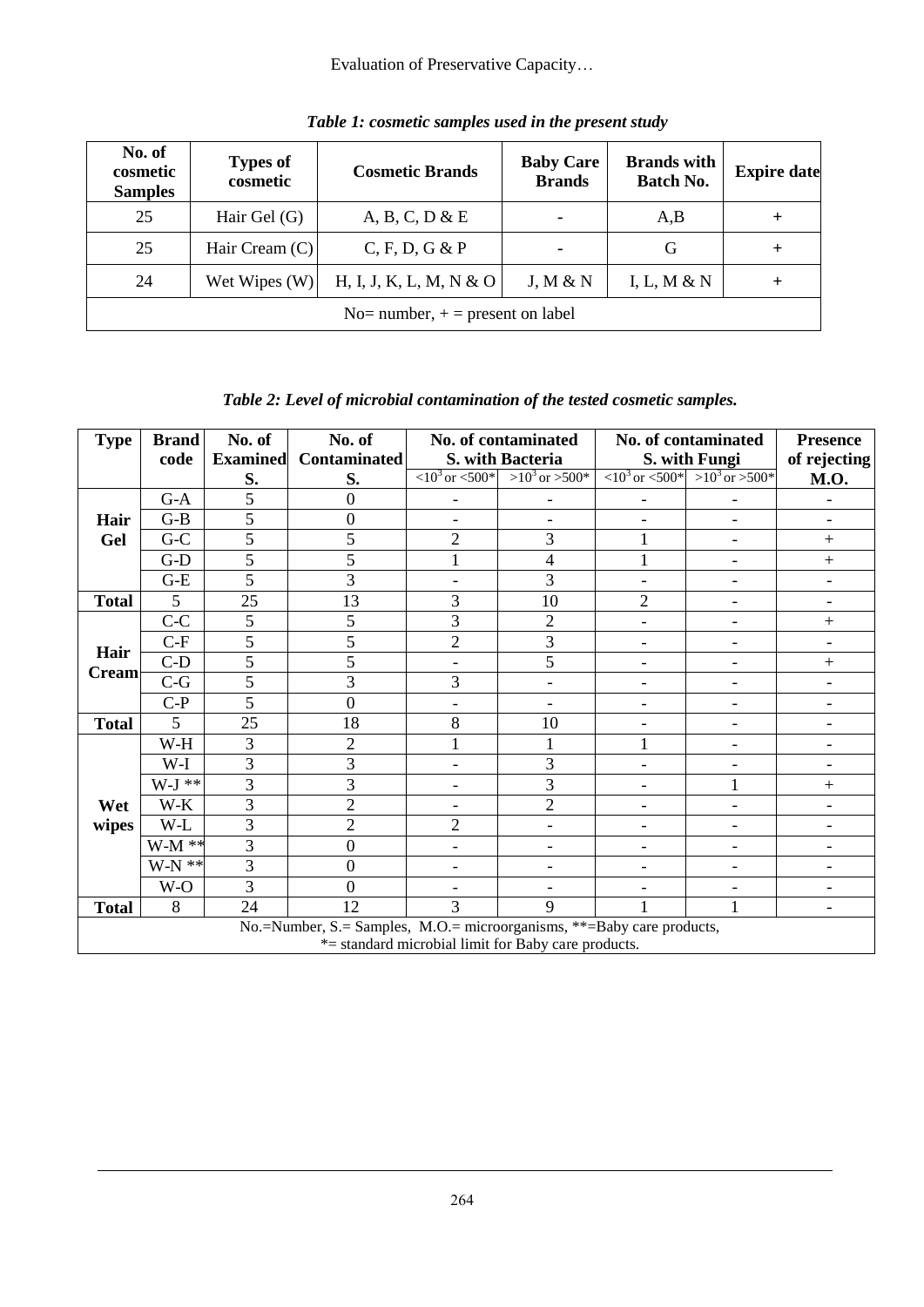| El-Bazza Z. E. et al |  |
|----------------------|--|
|----------------------|--|

| <b>Brand</b>   | Sample           |                  | Tubic 9. I reservative capacity of the testea had get samples.<br>Inhibition zones (mm) |                          |                                                                                                                                                                             |                 |                  |  |  |  |
|----------------|------------------|------------------|-----------------------------------------------------------------------------------------|--------------------------|-----------------------------------------------------------------------------------------------------------------------------------------------------------------------------|-----------------|------------------|--|--|--|
| code           | N <sub>0</sub> . | S. aureus        | P. aeruginosa                                                                           | E. coli<br>K. pneumoniae |                                                                                                                                                                             | E. cloacae      | C. albicans      |  |  |  |
| $G-A$          |                  | 12.5             | 12                                                                                      | 12.5                     | 30                                                                                                                                                                          | 18              | 12               |  |  |  |
|                | 2                | 12               | 10                                                                                      | 31<br>11                 |                                                                                                                                                                             | 16              | 12.5             |  |  |  |
|                | 3                | 14.5             | 13                                                                                      | 11.5                     | 29                                                                                                                                                                          | 19              | 13               |  |  |  |
|                | 4                | 16               | 12.5                                                                                    | 12                       | 30                                                                                                                                                                          | 19.5            | 12               |  |  |  |
|                | 5                | 16               | 13                                                                                      | 12                       | 40                                                                                                                                                                          | 17              | 14               |  |  |  |
|                | $Mean \pm SD$    | $14.2 \pm 1.8$   | $12.1 \pm 1.2$                                                                          | $11.8 \pm 0.57$          | $32.0 \pm 4.5$                                                                                                                                                              | $17.9 \pm 1.4$  | $12.7 \pm 0.8$   |  |  |  |
| $G-B$          | 6                | 13               | 10                                                                                      | 10                       | 14                                                                                                                                                                          | 8               | 16               |  |  |  |
|                | 7                | 9.5              | 8                                                                                       | 9                        | 11                                                                                                                                                                          | 10              | 7.5              |  |  |  |
|                | 8                | 11               | 9                                                                                       | 10                       | 12                                                                                                                                                                          | 11              | 8.5              |  |  |  |
|                | 9                | <b>NZI</b>       | <b>NZI</b>                                                                              | <b>NZI</b>               | 14                                                                                                                                                                          | 12              | 9                |  |  |  |
|                | 10               | 8.5              | 10                                                                                      | <b>NZI</b>               | 13                                                                                                                                                                          | <b>NZI</b>      | 15               |  |  |  |
|                | $Mean \pm SD$    | $10.5 \pm 1.9$   | $9.3 \pm 0.95$                                                                          | $9.66 \pm 0.57$          | $12.8 \pm 1.3$                                                                                                                                                              | $10.3 \pm 1.7$  | $11.2 \pm 3.97$  |  |  |  |
| $G-E$          | 24               | <b>NZI</b>       | <b>NZI</b>                                                                              | <b>NZI</b>               | <b>NZI</b>                                                                                                                                                                  | <b>NZI</b>      | 11.5             |  |  |  |
|                | 25               | <b>NZI</b>       | NZI                                                                                     | NZI                      | NZI                                                                                                                                                                         | NZI             | 9                |  |  |  |
|                | $Mean \pm SD$    |                  |                                                                                         |                          |                                                                                                                                                                             | ----------      | $10.25 \pm 1.76$ |  |  |  |
| Sig. test $\&$ |                  | t- test = $2.8'$ | t- test = $3.75$                                                                        | t- test = $5.1$          | t- test = $9.1$                                                                                                                                                             | t- test = $7.3$ | $F-test = 0.67$  |  |  |  |
|                | P-value brands   | $P = 0.02*$      | $P = 0.007*$                                                                            | $P = 0.002*$             | $P = 0.000*$                                                                                                                                                                | $P = 0.000*$    | $P = 0.53$       |  |  |  |
|                |                  |                  |                                                                                         |                          | G=hair gel, NZI=no zone of inhibition, F-test=(ANOVA test) between the 3 brands,<br>t-test=(student t-test) between 2 brands, $*$ P-value < 0.05 is considered significant. |                 |                  |  |  |  |

*Table 3: Preservative capacity of the tested hair gel samples.*

| Table 4: Preservative capacity of the tested hair cream samples. |  |  |  |
|------------------------------------------------------------------|--|--|--|
|                                                                  |  |  |  |

| <b>Brand</b>                             | Sample              | Inhibition zones (mm) |                |               |                                                                                           |                |                        |  |  |
|------------------------------------------|---------------------|-----------------------|----------------|---------------|-------------------------------------------------------------------------------------------|----------------|------------------------|--|--|
| code                                     | N0.                 | S. aureus             | P. aeruginosa  | E. coli       | K. pneumoniae                                                                             |                | E. cloacae C. albicans |  |  |
| $C-G$                                    | 42                  | <b>NZI</b>            | NZI            | <b>NZI</b>    | 14.5                                                                                      | 10             | <b>NZI</b>             |  |  |
|                                          | 45                  | NZI                   | <b>NZI</b>     | <b>NZI</b>    | 12.5                                                                                      | 11             | <b>NZI</b>             |  |  |
|                                          | $Mean \pm SD$       |                       |                |               | $13.5 \pm 1.4$                                                                            | $12.2 \pm 1.3$ |                        |  |  |
|                                          | 46                  | 12                    | 10             | 9             | 13                                                                                        | 10             | 12.5                   |  |  |
| $C-P$                                    | 47                  | 11                    | 11             | 10            | 11                                                                                        | 8              | 11.5                   |  |  |
|                                          | 48                  | 13                    | 10             | 9             | 11                                                                                        | 8              | 11.5                   |  |  |
|                                          | 49                  | 10                    | 10             | 8             | 12                                                                                        | 9              | 13.5                   |  |  |
|                                          | 50                  | 15                    | 9              | 10            | 14                                                                                        | 10             | 13                     |  |  |
|                                          | Mean $\pm$ SD       | $12.2 \pm 1.9$        | $10.0 \pm 0.7$ | $9.2 \pm 0.8$ | $12.2 \pm 1.3$                                                                            | $9.0 \pm 1.0$  | $12.4 \pm 0.89$        |  |  |
|                                          | Sig. test & P-value |                       |                |               | t-test = $2.4$                                                                            | t-test = $3.5$ |                        |  |  |
| between brands                           |                     |                       |                |               | $P = 0.29$                                                                                | $P = 0.11$     |                        |  |  |
| C=hair cream, NZI=no zone of inhibition. |                     |                       |                |               |                                                                                           |                |                        |  |  |
|                                          |                     |                       |                |               | T-test=(student t-test) between 2 brands, P-value $> 0.05$ is considered not significant. |                |                        |  |  |